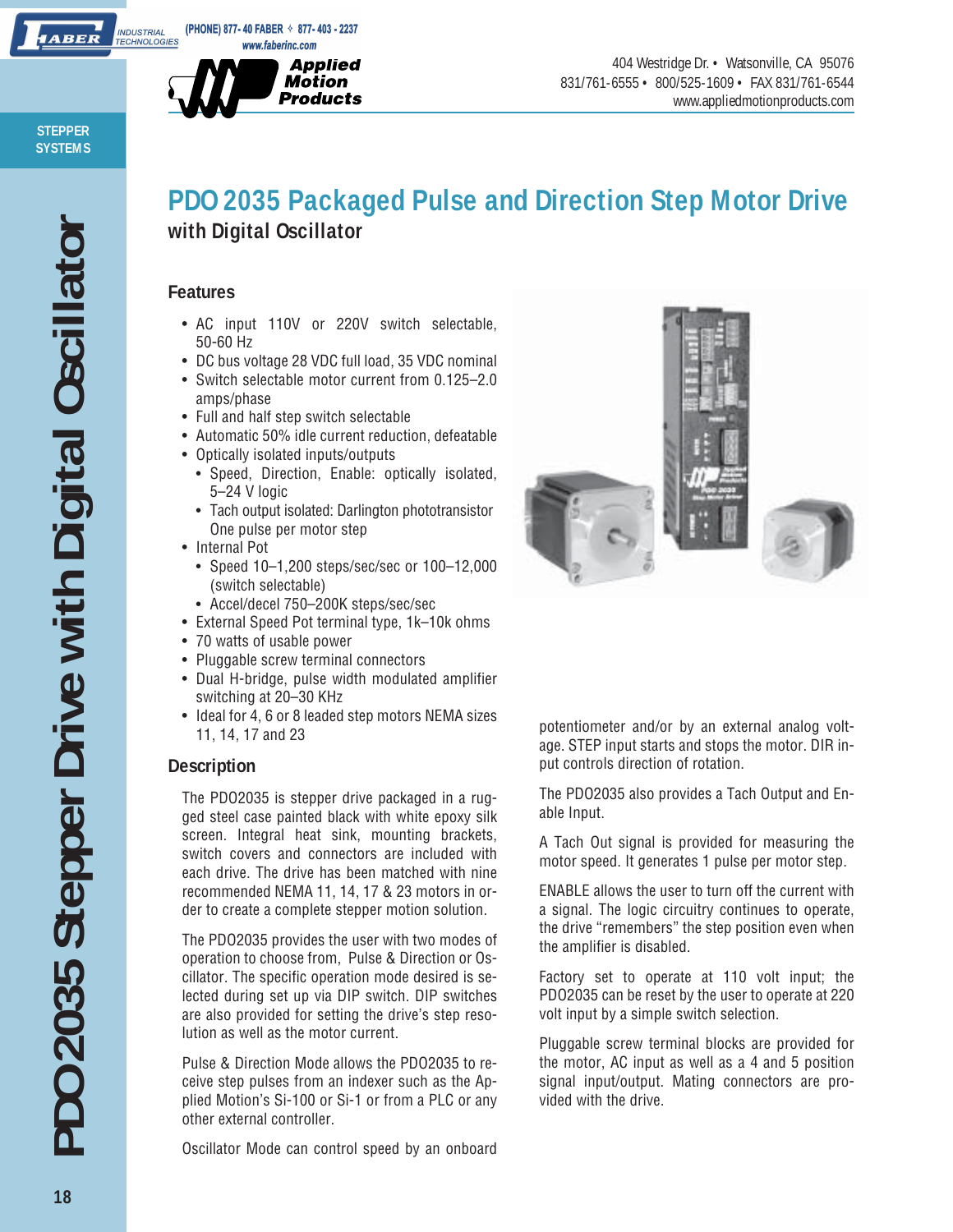

404 Westridge Dr. • Watsonville, CA 95076 831/761-6555 • 800/525-1609 • FAX 831/761-6544 www.appliedmotionproducts.com

> **STEPPER SYSTEMS**

# **PDO 2035 Technical Specifications**

#### **POWER AMPLIFIER:**

#### **CONTROLLER SECTION:**

|                           | Precise speed control with automatic ramps between speeds. The<br>accel/decel rates are set by an on board potentiometer, and are ad-<br>justable from 10 to 12,000 steps/sec/sec. |
|---------------------------|------------------------------------------------------------------------------------------------------------------------------------------------------------------------------------|
| SPEED SETTINGS AND RANGE  | On-Board: Speed potentiometer. High speed: 100-12,000 steps/                                                                                                                       |
|                           | sec/sec. Low speed: 10-1,200 steps/sec/sec.                                                                                                                                        |
|                           | External: External potentiometer capable.                                                                                                                                          |
|                           | Two modes dip switch selectable:                                                                                                                                                   |
|                           | Pulse and Direction: works with pulse and direction controllers                                                                                                                    |
|                           | Oscillator: on-board potentiometers and/or an external 0-5 V ana-                                                                                                                  |
|                           | log voltage, control speed.                                                                                                                                                        |
| STEP AND DIRECTION INPUTS | Optically isolated: 5-24 VDC. Steps requires a 10 microsecond                                                                                                                      |
|                           | minimum pulse width. The direction signal setup time is 50 micro-                                                                                                                  |
|                           | second minimum.                                                                                                                                                                    |
|                           |                                                                                                                                                                                    |

#### **SYSTEM SPECIFICATIONS:**

| covers.         |
|-----------------|
|                 |
|                 |
|                 |
|                 |
| output signals. |
|                 |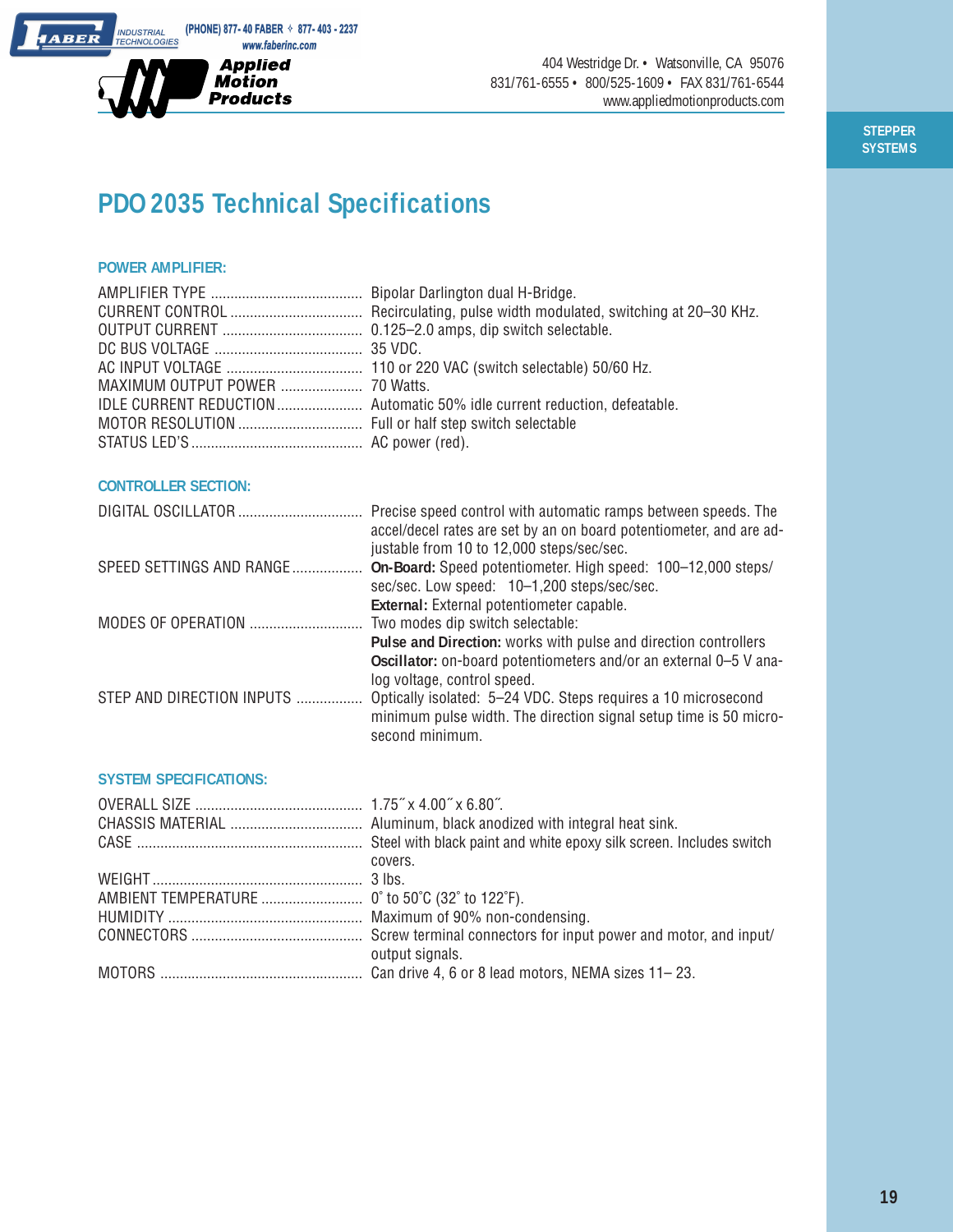

404 Westridge Dr. • Watsonville, CA 95076 831/761-6555 • 800/525-1609 • FAX 831/761-6544 www.appliedmotionproducts.com

**STEPPER SYSTEMS**

**IABER** 

# **PDO 2035 Connectors and Switches**



| <b>INPUTS (4 pin)</b> |      | <b>MOTOR</b> |    | <b>AC POWER</b> |   |
|-----------------------|------|--------------|----|-----------------|---|
| position no.          |      | position no. |    | position no.    |   |
|                       | en   |              |    |                 |   |
|                       | dir  |              | B+ |                 | N |
| 3                     | com  |              | A- | ₽               |   |
|                       | step |              | R∓ |                 |   |

### **INPUTS (5 pin)**

position no.

|   | $tach-$ |
|---|---------|
| 2 | $tach+$ |
| 3 | wpr     |
| 4 | CCW     |
| 5 | СW      |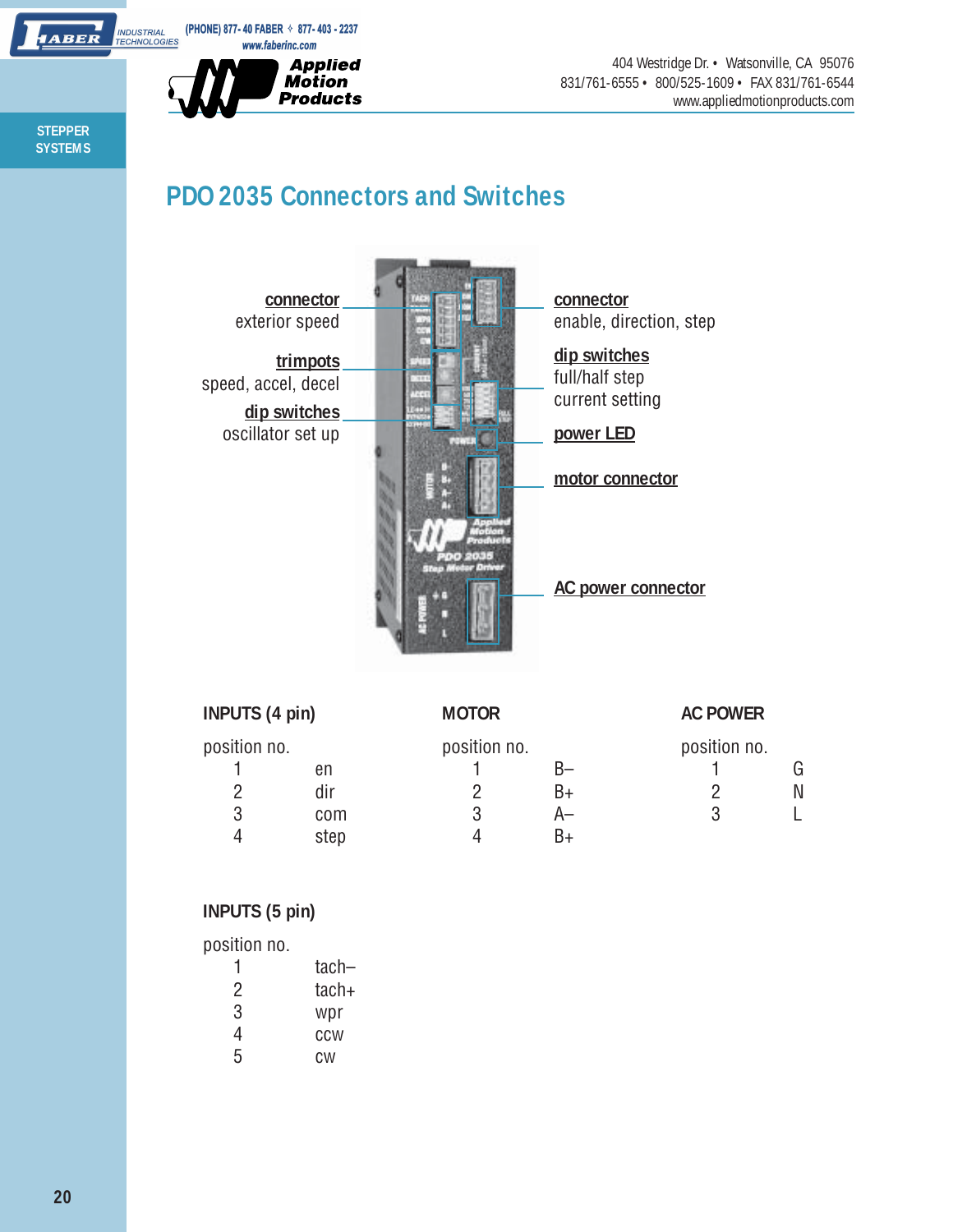(PHONE) 877-40 FABER  $\div$  877-403 - 2237 www.faberinc.com



404 Westridge Dr. • Watsonville, CA 95076 831/761-6555 • 800/525-1609 • FAX 831/761-6544 www.appliedmotionproducts.com

> **STEPPER SYSTEMS**

# **PDO 2035 Technical Drawings**



**BLOCK DIAGRAM**

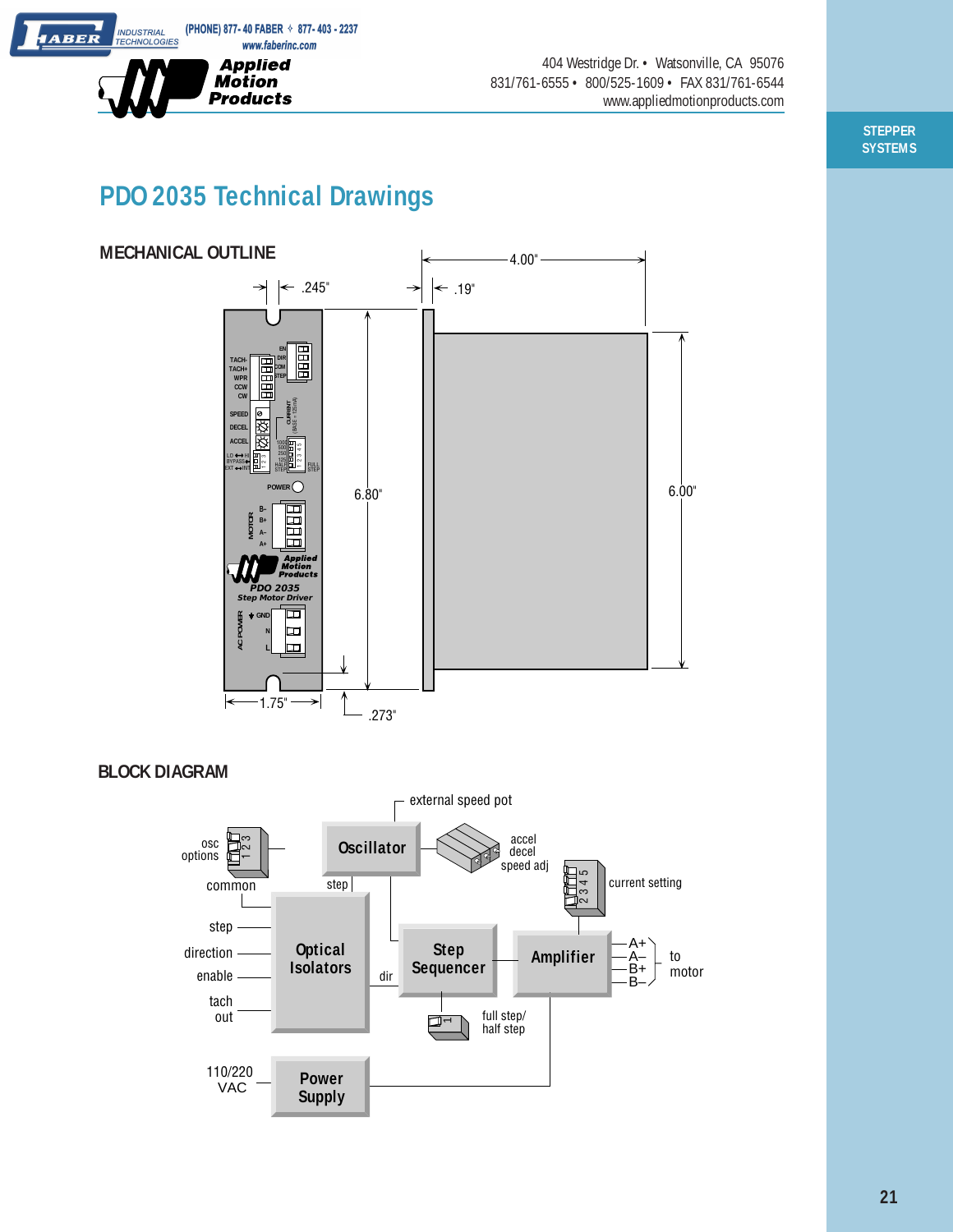

404 Westridge Dr. • Watsonville, CA 95076 831/761-6555 • 800/525-1609 • FAX 831/761-6544 www.appliedmotionproducts.com

**STEPPER SYSTEMS**

**HABER** 

## **NEMA 11, 14, 17 Motor Data**

|                                  | RECOMMENDED MOTORS FOR PDO 2035 |                        |                         |                         |                         |                       |
|----------------------------------|---------------------------------|------------------------|-------------------------|-------------------------|-------------------------|-----------------------|
| <b>FEATURES</b>                  | 11                              | 11                     | 14                      | 17                      | 17                      | 17                    |
| Motor P/N:                       | 11012                           | 11013                  | 14842                   | 17068                   | 17071                   | 17075                 |
| <b>Motor Current amps</b>        | 1.00                            | 1.00                   | 1.00                    | 1.34                    | 1.70                    | 1.70                  |
| Resistance Ohms                  | 1.40                            | 2.00                   | 4.30                    | 2.10                    | 1.70                    | 1.70                  |
| Holding Torque oz-in             | 7.4                             | 15.3                   | 26                      | 31.4                    | 51                      | 62.6                  |
| Rotor Inertia oz-in <sup>2</sup> | 0.044                           | 0.098                  | 0.109                   | 0.19                    | 0.29                    | 0.37                  |
| <b>Bearings</b>                  |                                 |                        |                         |                         |                         |                       |
| Thrust Load (lbs)                | 3.0                             | 3.0                    | 3.0                     | 3.0                     | 3.0                     | 3.0                   |
| Radial Load (lbs)                | 5.0                             | 5.0                    | 5.0                     | 5.0                     | 5.0                     | 5.0                   |
| Radial Play inch/lbs             | .001 max<br>$@1$ lb             | $.001$ max<br>$@1$ lb  | $.0004$ max<br>$@1$ lb  | .0008 max<br>$@1$ lb    | .0008 max<br>$@1$ lb    | .0008 max<br>$@1$ lb  |
| End Play inch/lbs                | .003 max<br>$@2$ lbs            | $.003$ max<br>$@2$ lbs | $.0004$ max<br>$@2$ lbs | $.003$ max<br>@ 2.2 lbs | $.003$ max<br>@ 2.2 lbs | .003 max<br>@ 2.2 lbs |
| Weight lbs.                      | 0.26                            | 0.39                   | 0.47                    | 0.44                    | 0.57                    | 0.73                  |

Motor current, resistance and torque ratings are with parallel connection

## **NEMA 11, 14, 17 Motor Dimensions**



.177±.006 FLAT

2 X 1.65

Ø.866 +.000 –.001

.79±.02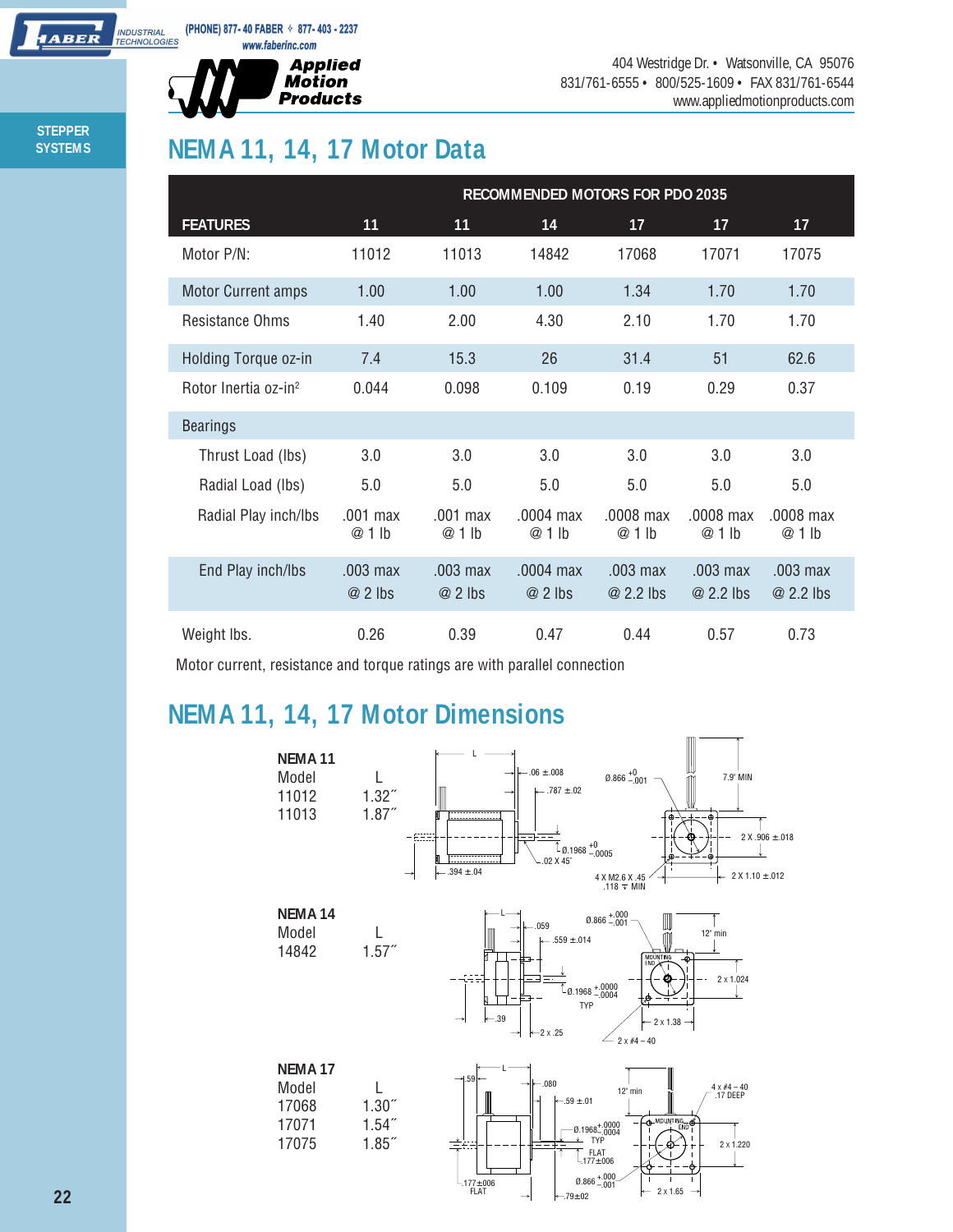

**INDUSTRIAL**<br>TECHNOLOGIES

*IABER* 

404 Westridge Dr. • Watsonville, CA 95076 831/761-6555 • 800/525-1609 • FAX 831/761-6544 www.appliedmotionproducts.com

## **Torque Curves PDO 2035 with NEMA 11, 14, 17 Step Motors**







**17071 MOTOR**





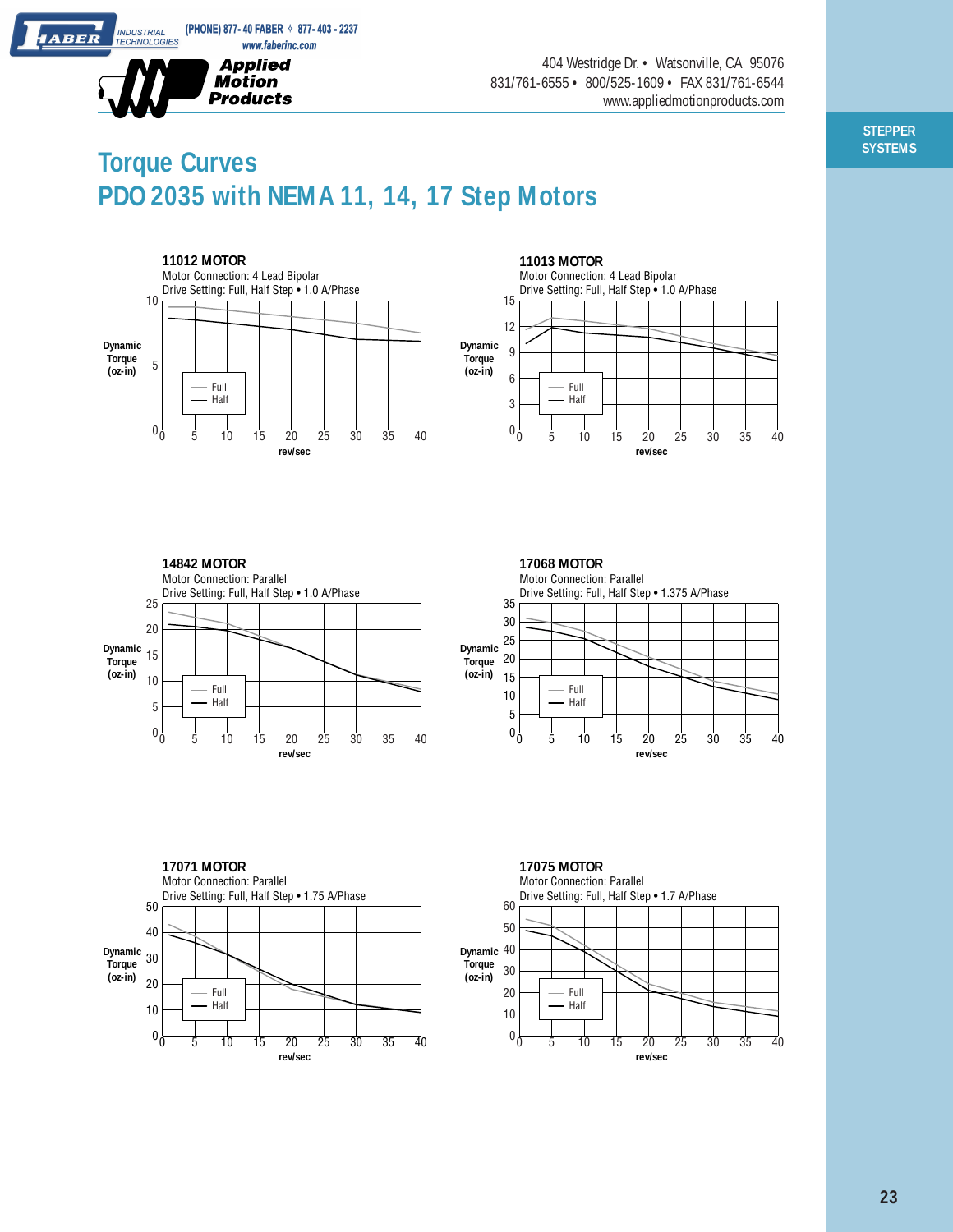

404 Westridge Dr. • Watsonville, CA 95076 831/761-6555 • 800/525-1609 • FAX 831/761-6544 www.appliedmotionproducts.com

**STEPPER SYSTEMS**

*ABER* 

# **NEMA 23 Motor Data**

| <b>FEATURES</b>                  |                       | RECOMMENDED MOTORS FOR PDO 2035 |                       |
|----------------------------------|-----------------------|---------------------------------|-----------------------|
| Motor P/N:                       | 23394                 | 23397                           | 23400                 |
| <b>Motor Current amps</b>        | 2.83                  | 2.83                            | 2.83                  |
| <b>Resistance Ohms</b>           | 0.07                  | 0.90                            | 1.10                  |
| Holding Torque oz-in             | 77                    | 177                             | 264                   |
| Rotor Inertia oz-in <sup>2</sup> | 0.66                  | 1.64                            | 2.62                  |
| <b>Bearings</b>                  |                       |                                 |                       |
| Thrust Load (lbs)                | 25                    | 25                              | 25                    |
| Radial Load (lbs)                | 15                    | 15                              | 15                    |
| Radial Play inch/lbs             | .001 max<br>@ 1 lb    | .001 max<br>@ 1 lb              | .001 max<br>@ 1 lb    |
| End Play inch/lbs                | .003 max<br>@ 2.2 lbs | .003 max<br>@ 2.2 lbs           | .003 max<br>@ 2.2 lbs |
| Weight lbs.                      | 1.00                  | 1.54                            | 2.20                  |

Motor current, resistance and torque ratings are with parallel connection

### **NEMA 23 Motor Dimensions**

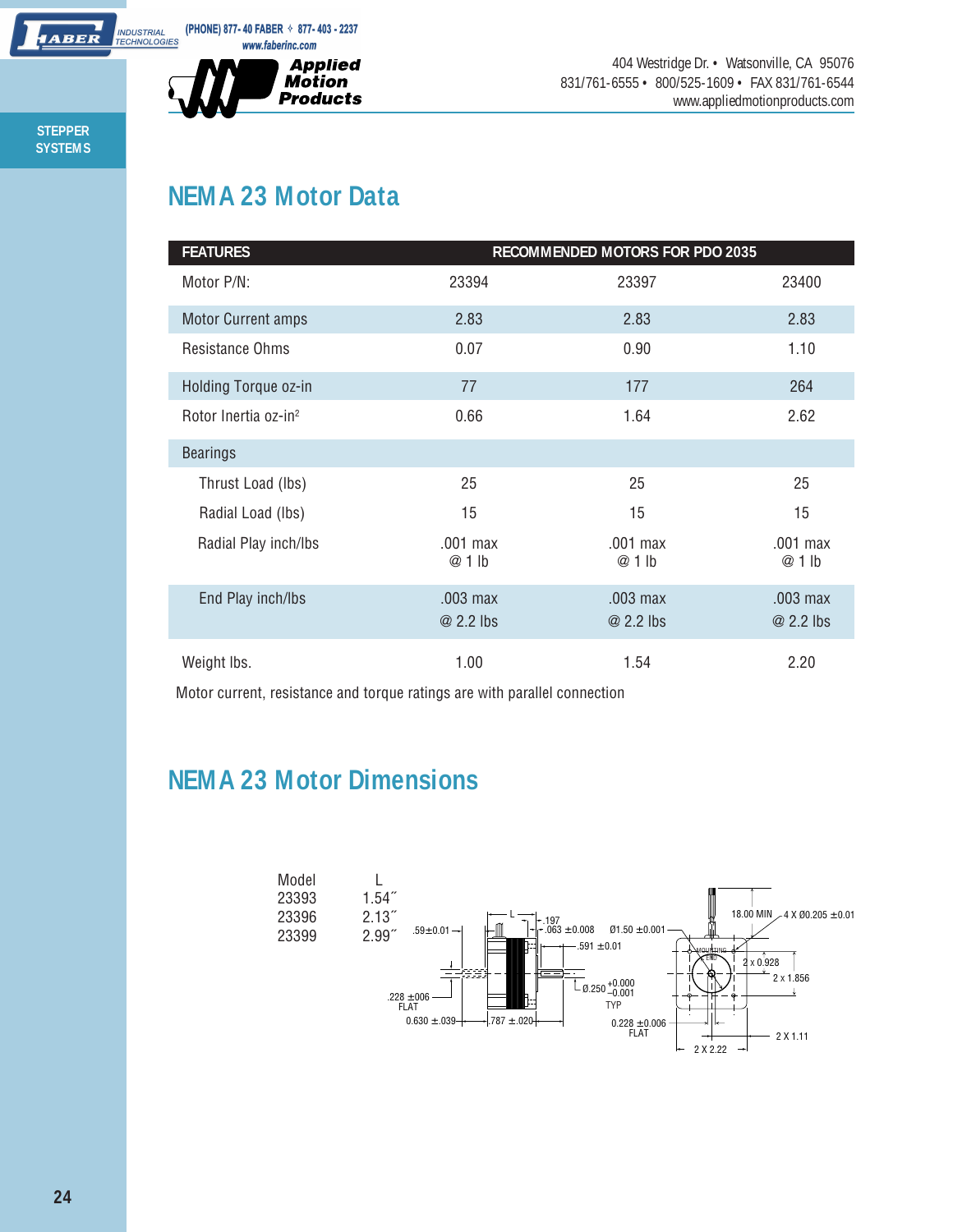

**INDUSTRIAL**<br>TECHNOLOGIES

*IABER* 

404 Westridge Dr. • Watsonville, CA 95076 831/761-6555 • 800/525-1609 • FAX 831/761-6544 www.appliedmotionproducts.com

## **Torque Curves PDO 2035 with NEMA 23 Step Motors**







**STEPPER SYSTEMS**